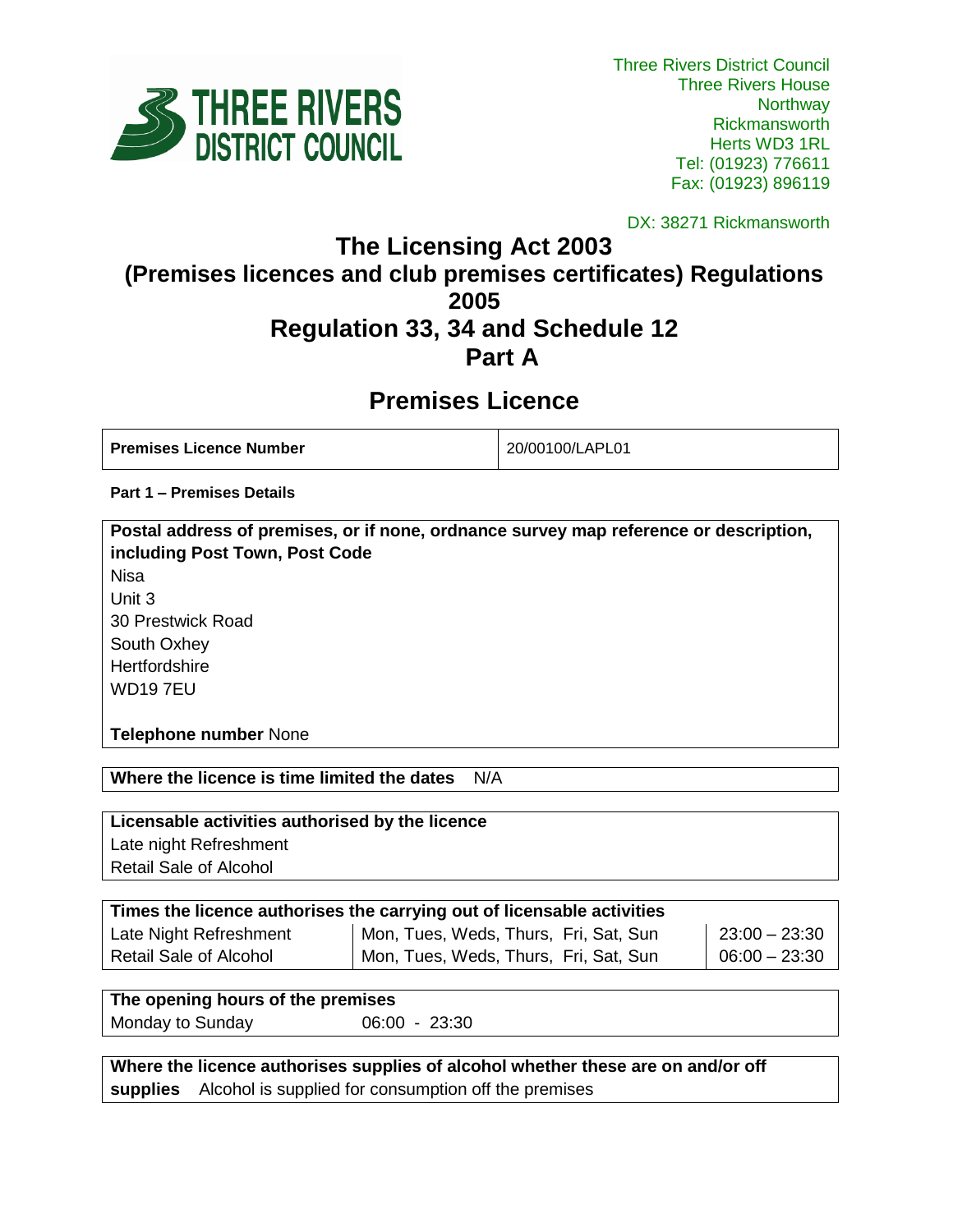## **Name, (registered) address, telephone number and email (where relevant) of holder of premises licence** Mattco UK Ltd 126 South Way Abbots Langley **Hertfordshire** WD5 0GZ

**Registered number of holder, for example company number, charity number (where applicable)** 06918910

**Name, address and telephone number of designated premises supervisor where the premises licence authorises for the supply of alcohol**

Mr Rajinder Singh Oulakh



**Personal licence number and issuing authority of personal licence held by designated premises supervisor where the premises licence authorises for the supply of alcohol** Personal licence number: 09/01165/LAPER Licensing Authority: Watford Borough Council

Dated 10 March 2020



Signed by Kimberley Rowley Head of Regulatory Services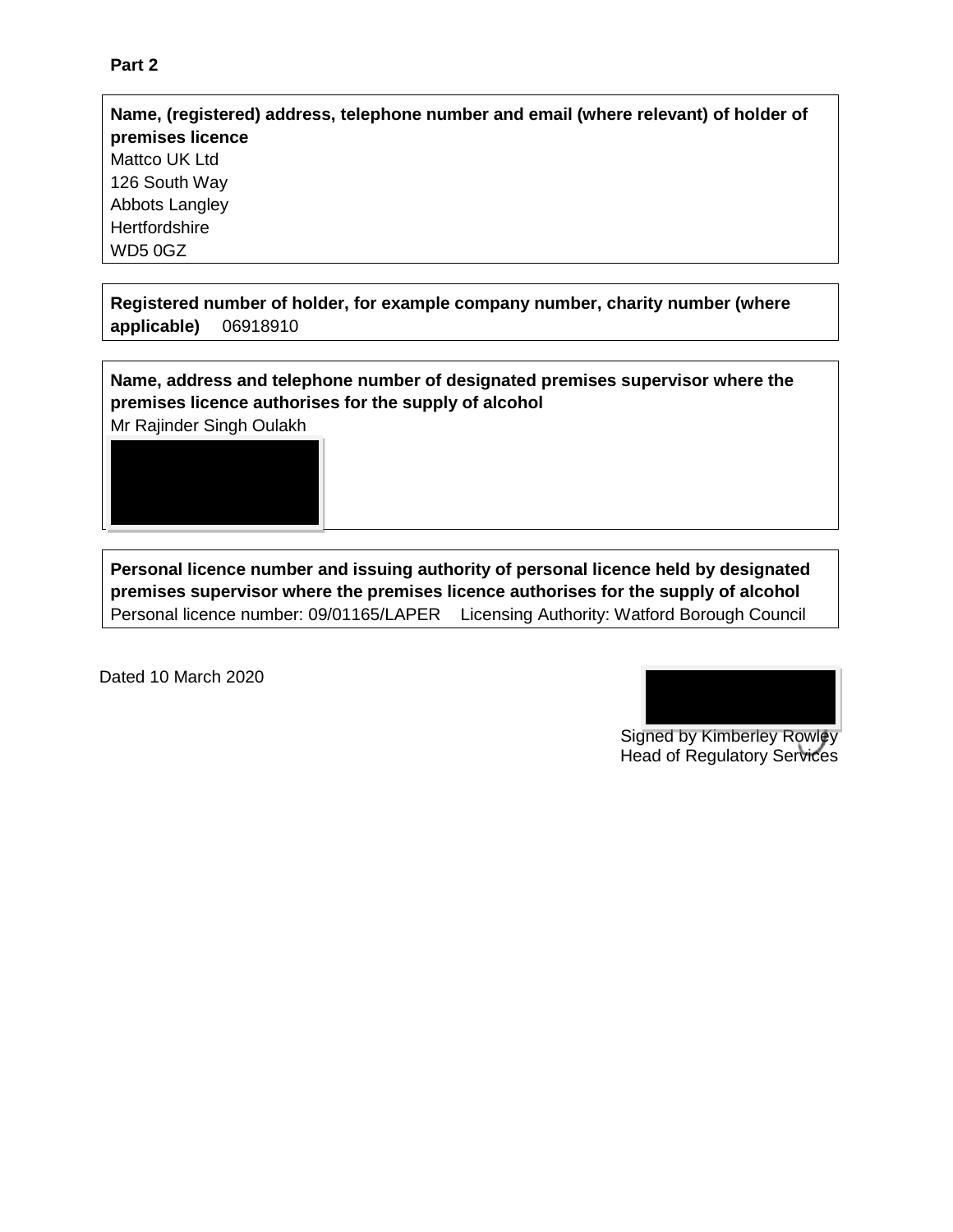### **Annex 1 – Mandatory conditions**

#### **For the purposes of this schedule**

"the act" means the Licensing Act 2003

"Anti-Social Behaviour" has the meaning given in Section 36 of the Anti-Social Behaviour Act 2003;

"Disability" has the meaning gi8ven in section 1 if the Disability Discrimination Act 1995;

"Relevant Premises" has the meaning given in paragraphs (a) and (b) of the definition in section 153(4) of the

Act (the relevant parts of which are attached to this licence).

#### **Mandatory Condition - s19 of the Licensing Act 2003**

No supply of alcohol may be made under the premises licence;

(a) at a time when there is no designated premises supervisor in respect of the premises licence, or

(b) at a time when the designated premises supervisor does not hold a personal licence or his personal licence is suspended.

Every supply of alcohol under the premises licence must be made by person who holds a personal licence.

## **MANDATORY CONDITIONS SPECIFIED BY THE LICENSING ACT 2006 (MANDATORY LICENSING CONDITIONS) ORDER 2010 AS AMENDED BY THE LICENSING ACT 2003 (MANDATORY CONDITIONS) (AMENDMENT) ORDER 2014:**

#### **Mandatory Condition 1**

(1) The responsible person must ensure that staff on relevant premises do not carry out, arrange or participate in any irresponsible promotions in relation to the premises.

(2) In this paragraph, an irresponsible promotion means any one or more of the following activities, or substantially similar activities, carried on for the purpose of encouraging the sale or supply of alcohol for consumption on the premises—

(a) games or other activities which require or encourage, or are designed to require or encourage, individuals to—

(i) drink a quantity of alcohol within a time limit (other than to drink alcohol sold or supplied on the premises before the cessation of the period in which the responsible person is authorised to sell or supply alcohol), or

(ii) drink as much alcohol as possible (whether within a time limit or otherwise);

(b) provision of unlimited or unspecified quantities of alcohol free or for a fixed or discounted fee to the public or to a group defined by a particular characteristic in a manner which carries a significant risk of undermining a licensing objective;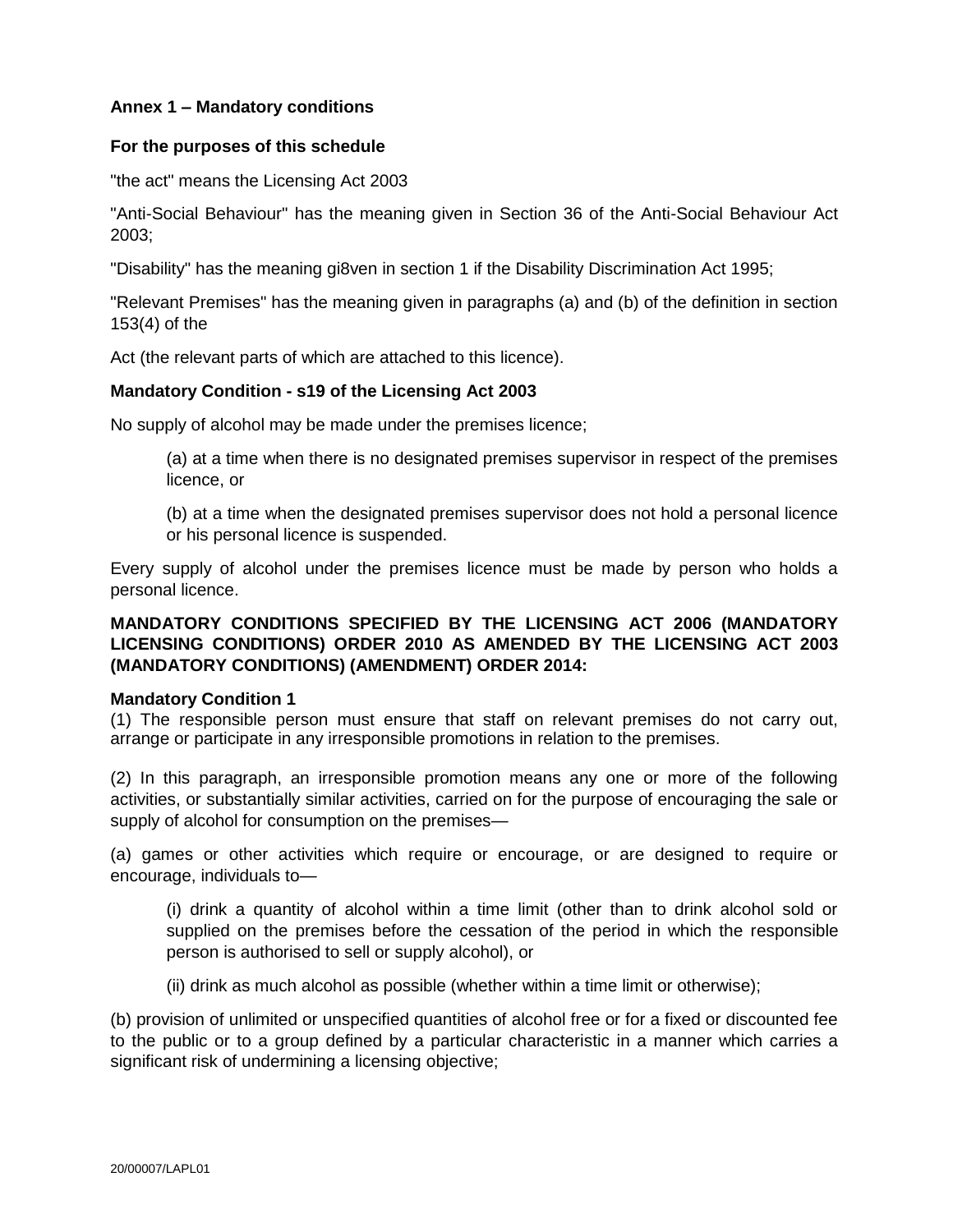(c) provision of free or discounted alcohol or any other thing as a prize to encourage or reward the purchase and consumption of alcohol over a period of 24 hours or less in a manner which carries a significant risk of undermining a licensing objective;

(d) selling or supplying alcohol in association with promotional posters or flyers on, or in the vicinity of, the premises which can reasonably be considered to condone, encourage or glamorise anti-social behaviour or to refer to the effects of drunkenness in any favourable manner;1. A relevant person shall ensure that no alcohol is sold or supplied for consumption on or off the premises for a price which is less than the permitted price.

(e) dispensing alcohol directly by one person into the mouth of another (other than where that other person is unable to drink without assistance by reason of disability).

#### **Mandatory Condition 2**

The responsible person must ensure that free potable water is provided on request to customers where it is reasonably available.

### **Mandatory Condition 3**

(1) The premises licence holder or club premises certificate holder must ensure that an age verification policy is adopted in respect of the premises in relation to the sale or supply of alcohol.

(2) The designated premises supervisor in relation to the premises licence must ensure that the supply of alcohol at the premises is carried on in accordance with the age verification policy.

(3) The policy must require individuals who appear to the responsible person to be under 18 years of age (or such older age as may be specified in the policy) to produce on request, before being served alcohol, identification bearing their photograph, date of birth and either—

- (a) a holographic mark, or
- (b) an ultraviolet feature.

#### **Mandatory Condition 4**

The responsible person must ensure that—

(a) where any of the following alcoholic drinks is sold or supplied for consumption on the premises (other than alcoholic drinks sold or supplied having been made up in advance ready for sale or supply in a securely closed container) it is available to customers in the following measures—

- (i) beer or cider: ½ pint;
- (ii) gin, rum, vodka or whisky: 25 ml or 35 ml; and
- (iii) still wine in a glass: 125 ml;

(b) these measures are displayed in a menu, price list or other printed material which is available to customers on the premises; and

(c) where a customer does not in relation to a sale of alcohol specify the quantity of alcohol to be sold, the customer is made aware that these measures are available."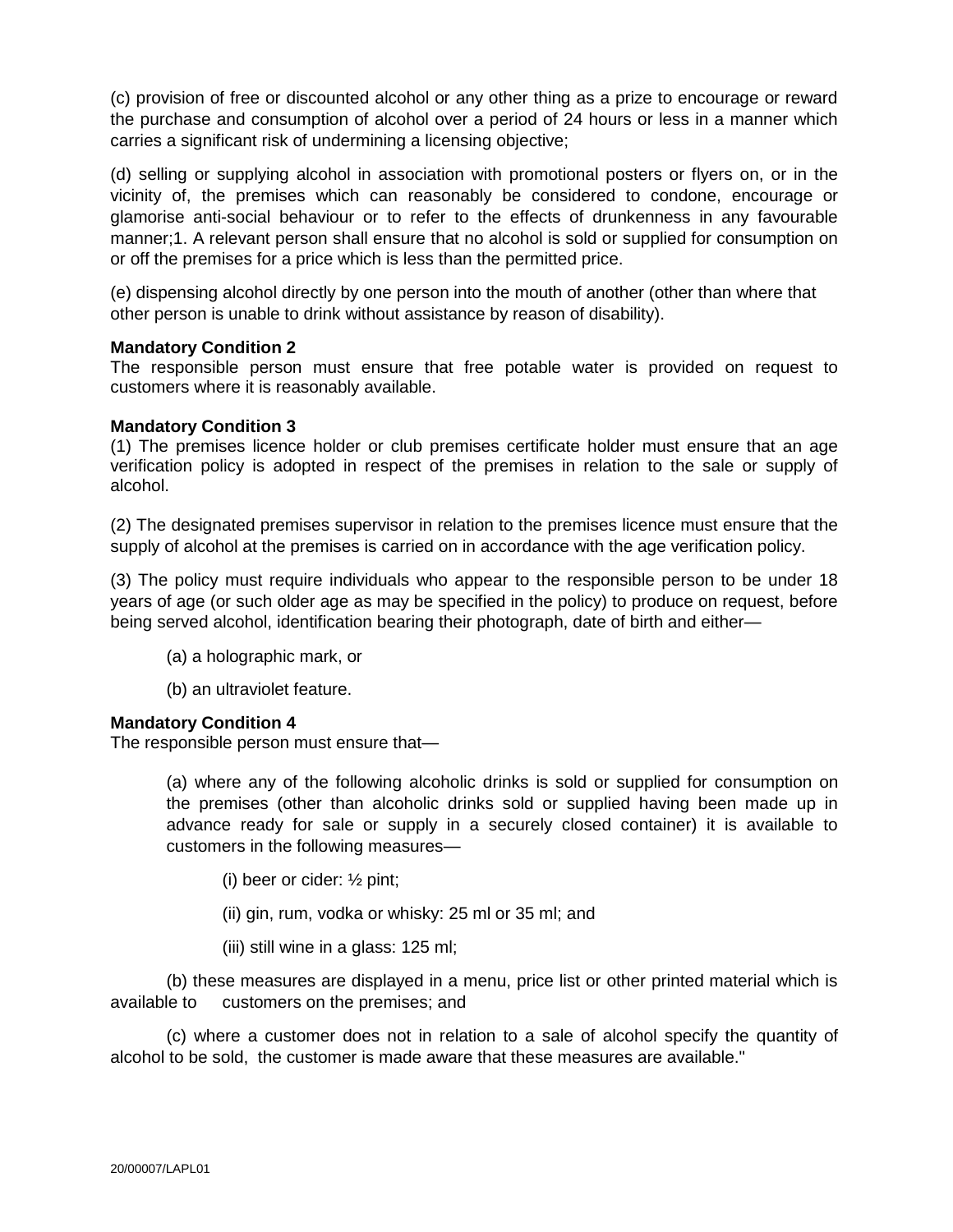## **Mandatory Condition 5**

1. A relevant person shall ensure that no alcohol is sold or supplied for consumption on or off the premises for a price which is less than the permitted price.

2. For the purposes of the condition set out in paragraph 1—

- (a) "duty" is to be construed in accordance with the Alcoholic Liquor Duties Act 1979(a);
- (b) "permitted price" is the price found by applying the formula—

 $P = D + (D \times V)$ 

where—

(i) P is the permitted price,

(ii) D is the amount of duty chargeable in relation to the alcohol as if the duty were charged on the date of the sale or supply of the alcohol, and

(iii) V is the rate of value added tax chargeable in relation to the alcohol as if the value added tax were charged on the date of the sale or supply of the alcohol;

(c) "relevant person" means, in relation to premises in respect of which there is in force a premises licence—

(i) the holder of the premises licence,

(ii) the designated premises supervisor (if any) in respect of such a licence, or

(iii) the personal licence holder who makes or authorises a supply of alcohol under such a licence;

(d) "relevant person" means, in relation to premises in respect of which there is in force a club premises certificate, any member or officer of the club present on the premises in a capacity which enables the member or officer to prevent the supply in question; and

(e) "valued added tax" means value added tax charged in accordance with the Value Added Tax Act 1994(a).

3. Where the permitted price given by Paragraph (b) of paragraph 2 would (apart from this paragraph) not be a whole number of pennies, the price given by that sub-paragraph shall be taken to be the price actually given by that sub-paragraph rounded up to the nearest penny.

4. (1) Sub-paragraph (2) applies where the permitted price given by Paragraph (b) of paragraph 2 on a day ("the first day") would be different from the permitted price on the next day ("the second day") as a result of a change to the rate of duty or value added tax.

(2) The permitted price which would apply on the first day applies to sales or supplies of alcohol which take place before the expiry of the period of 14 days beginning on the second day.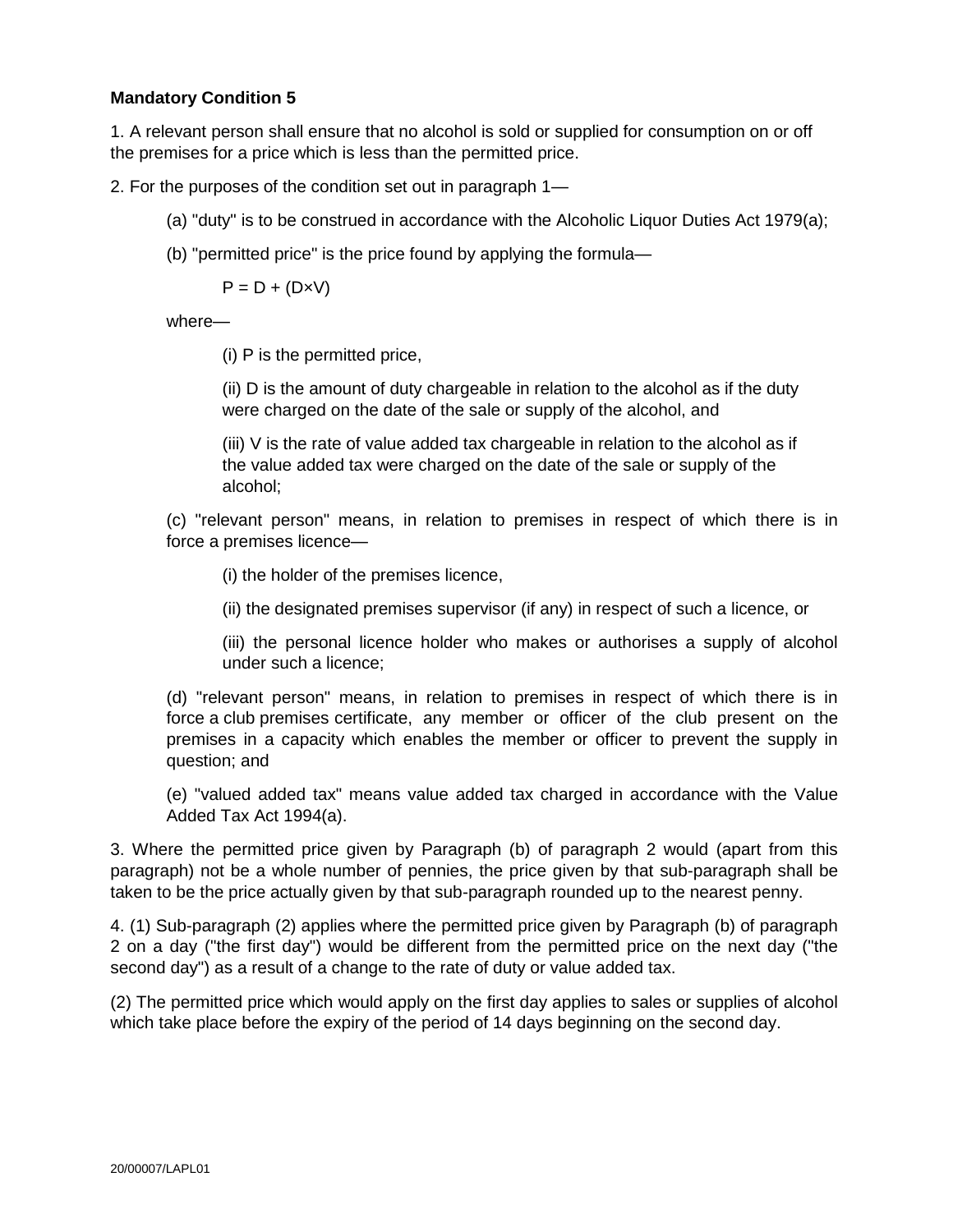## **Annex 2 – Conditions consistent with the Operating Schedule**

- 1. All staff will be trained in their responsibilities under the Licensing Act 2003 before making sales of alcohol. Refresher training will take place at 6 month intervals. All training will be documented and made available to the authorities on reasonable request.
- 2. A working CCTV system will be in operation at the premises and recorded images will be retained for a period of 28 days. CCTV images will be provided to the police and other responsible authorities as soon as practicable and in any case within 48 hours of a request for such images, subject to the provision of the DPA.
- 3. A register of refusals of alcohol sales will be maintained at the premises. The register shall be examined on a regular basis by the duty manager/DPS and the date and time of each examination will be endorsed in the register. The register will be made available for inspection by the police and other authorised officers of the council upon reasonable request.
- 4. An incident register will be maintained at the premises and be made available to the authorities on request.
- 5. A notice will be on display asking that customers leave the area quietly and that they respect the local residents. All staff will be trained on how to manage any person who they suspect may create a public nuisance in the area of the store. An entry will be made in the incident register if such an incident arises.
- 6. The premises will adopt a 'Challenge 25' policy. Any person attempting to purchase alcohol who appears to be under the age of 25 will be asked to prove that they are over 18 years of age. The only forms of identification that will be accepted at the premises are passport, UK photo-card driving licence, military ID and cards bearing the 'PASS' hologram.
- 7. Posters will be on display advising customers of the 'Challenge 25' policy.

#### **Annex 3 – Conditions attached after a hearing by the licensing authority**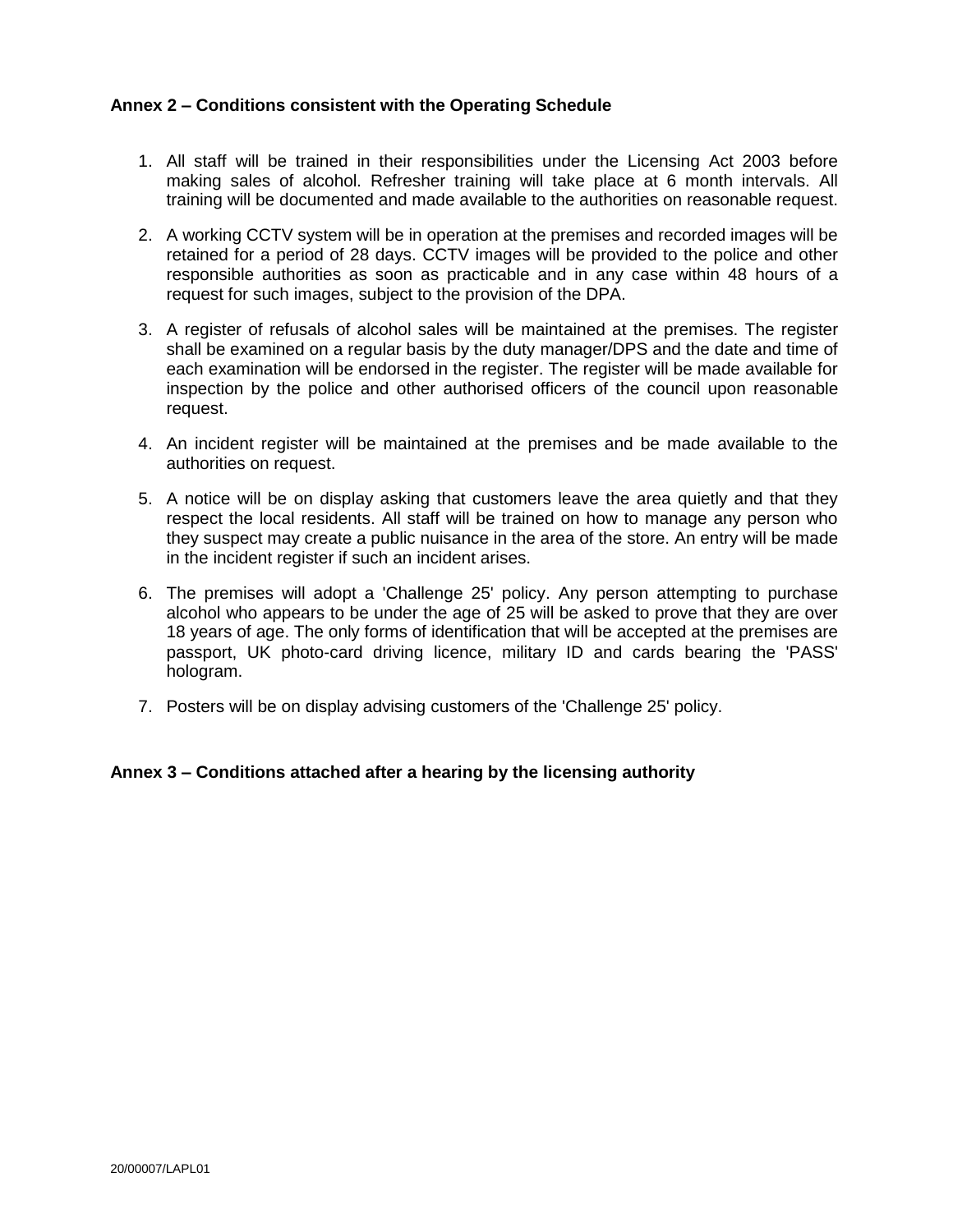## **Annex 4 – Plans**



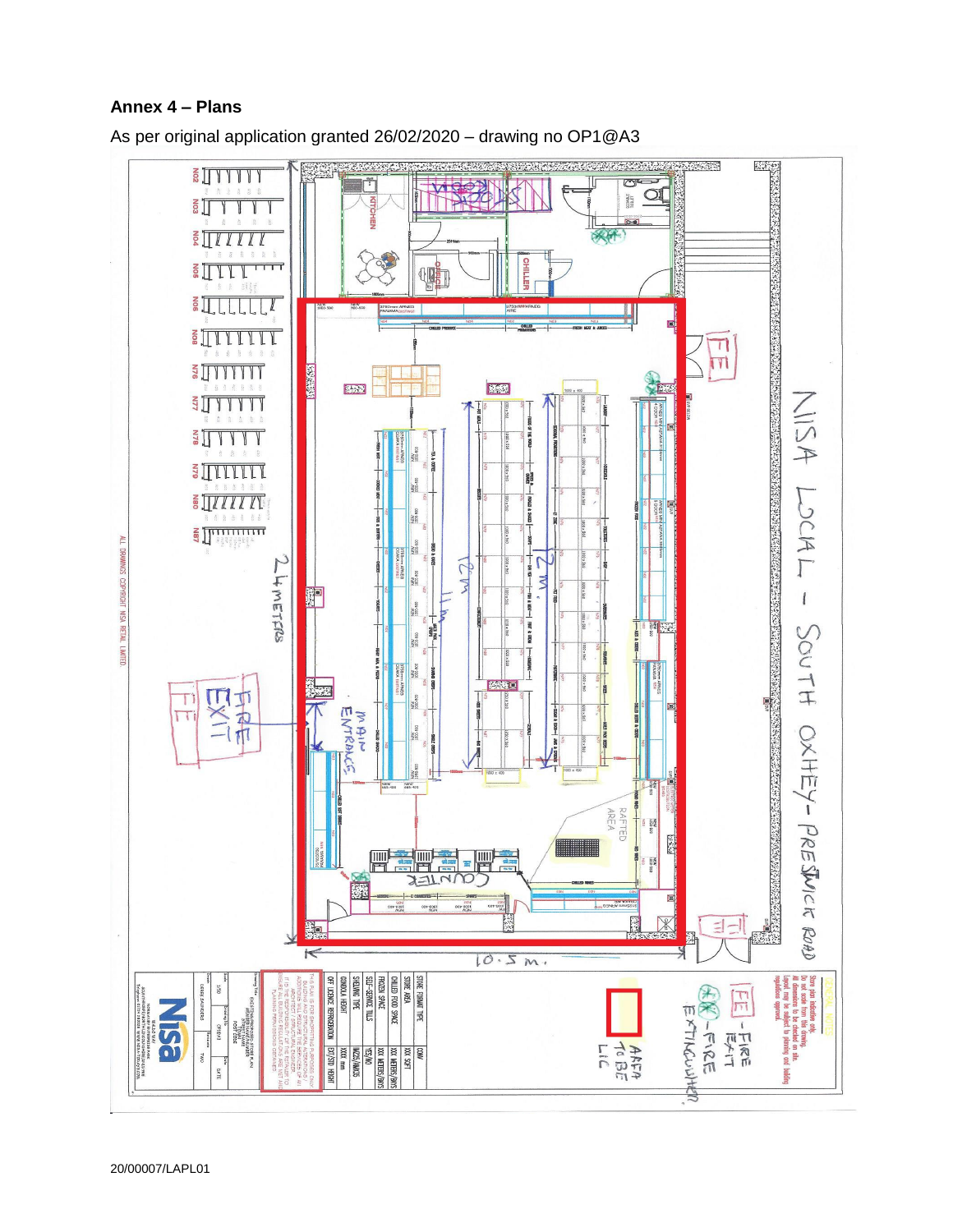

DX: 38271 Rickmansworth

# **The Licensing Act 2003 Part B Premises Licence Summary**

**Premises Licence Number** 19/00833/LAPL01

### **Part 1 – Premises Details**

**Postal address of premises, or if none, ordnance survey map reference or description, including Post Town, Post Code** Nisa Unit 3 30 Prestwick Road South Oxhey **Hertfordshire** WD19 7EU

## **Telephone number**

## **Where the licence is time limited the dates** N/A

## **Licensable activities authorised by the licence**

Late night Refreshment Retail Sale of Alcohol

| Times the licence authorises the carrying out of licensable activities |                                       |       |  |
|------------------------------------------------------------------------|---------------------------------------|-------|--|
| Late Night Refreshment                                                 | Mon, Tues, Weds, Thurs, Fri, Sat, Sun | 23:00 |  |
| <b>Retail Sale of Alcohol</b>                                          | Mon, Tues, Weds, Thurs, Fri, Sat, Sun | 23:30 |  |
|                                                                        |                                       | 06:00 |  |
|                                                                        |                                       | 23:30 |  |

## **The opening hours of the premises** Monday to Sunday 06:00 - 23:30

**Where the licence authorises supplies of alcohol whether these are on and/or off supplies** Alcohol is supplied for consumption off the premises